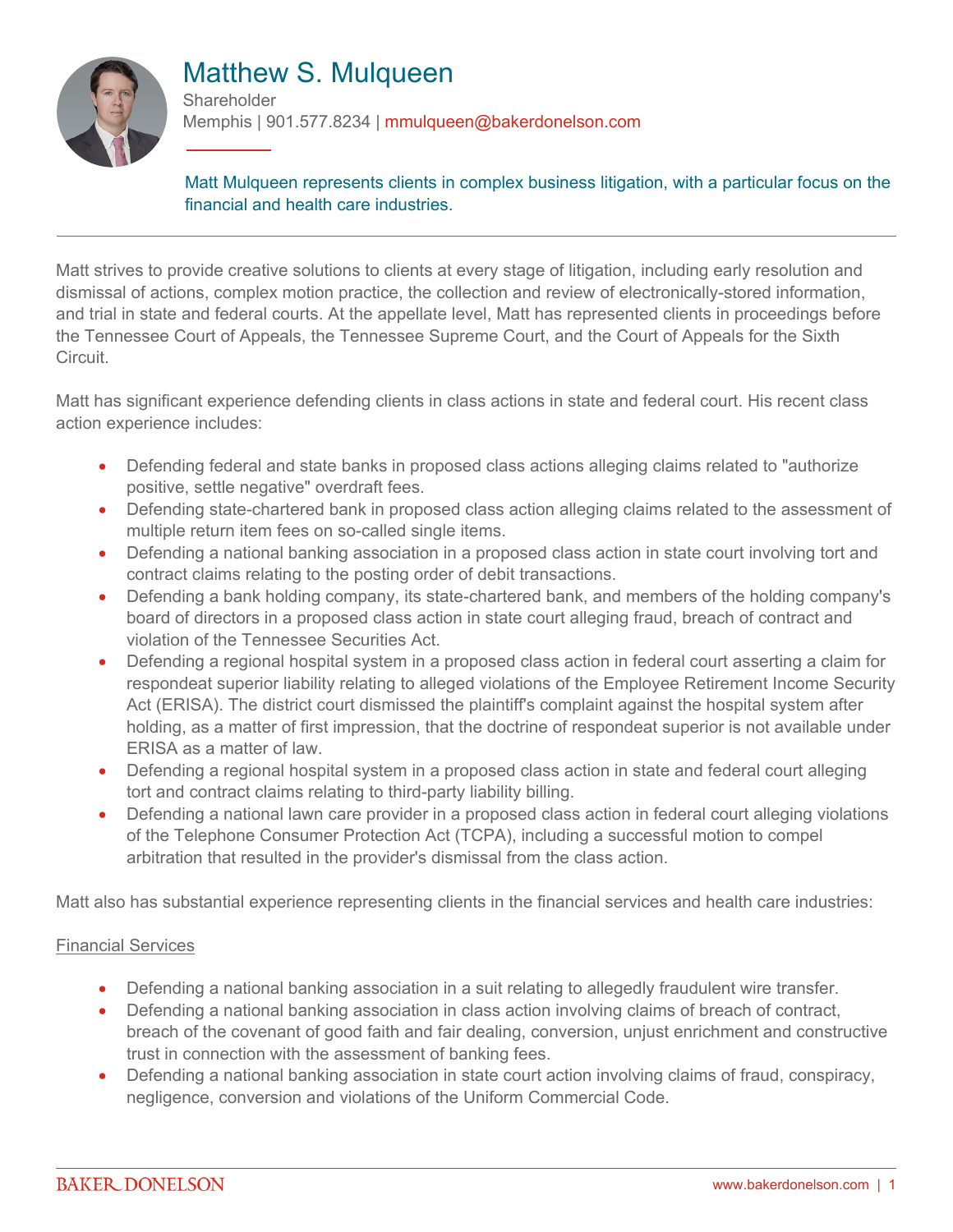- Prevailing on a motion to dismiss on behalf of national banking association, its capital markets division, and affiliated broker-dealer in state court action involving institutional customer's claims of securities fraud, common law fraud, negligent misrepresentation.
- Representing a national banking association and its capital markets division and affiliated brokerdealer in federal court action alleging violations of federal and state securities laws, commercial bribery, and aiding and abetting breach of fiduciary duties.
- Defending a national bank in AAA arbitration involving breach of contract claims relating to transfer of home equity lines of credit under a purchase and assumption agreement.

#### Health Care

- Representing a pharmacy in dispute with national pharmacy benefit manager regarding allegedly improper recoupments following an audit.
- Successfully assisting a pharmacy seeking reentry into national pharmacy benefit manager's network following dispute regarding allegedly improper network termination.
- Representing a pharmacy seeking the return of money wrongfully recouped by a pharmacy benefit manager following a purchase verification audit.
- Representing a group of specialty pharmacies in administrative proceedings and a state court lawsuit challenging a Medicaid agency's reimbursement methodology for clotting factor replacement therapy.
- Representing a Complex Rehab Technology provider in an unfair competition lawsuit brought against former employees and a competitor.

In addition to his civil litigation practice, Matt serves on the Board of Directors for the Community Legal Center and maintains an active pro bono practice. Recent pro bono work includes obtaining guardianships, filing petitions for special immigrant juvenile status, and representing clients in removal proceedings before the Executive Office for Immigration Review.

Before joining Baker Donelson, Matt clerked for the Honorable Loretta A. Preska, Chief Judge of the United States District Court for the Southern District of New York. Matt is a shareholder in the Memphis office.

### <sup>en</sup> Representative Matters

- Obtained dismissal of a complaint in federal court alleging that a joint venture Physician Hospital Organization (PHO) violated various antitrust laws by engaging in anticompetitive conduct. The dismissal was with prejudice and terminated proceedings against the PHO in the district court before the commencement of discovery.
- Obtained injunctive relief for global logistics company in state court action involving claims for misappropriation of trade secrets, unfair competition, tortious interference and breach of fiduciary duty.
- Defended a global orthopedics device manufacturer in state court litigation involving claims of breach of separation pay agreements, retaliatory discharge, violations of the Tennessee Public Protection Act and defamation.
- Advised global manufacturer on application of indemnity provision in sales agreement to a vendor's employees, agents and independent contractors.
- Represented shareholder in state court action seeking restraining order and preliminary and permanent injunctions based on claims of breach of a shareholders' agreement and civil conspiracy.
- Successfully defended a physician hospital organization against claims that it conspired to boycott a surgery center and two of its physician investors from the outpatient surgery market in the Memphis area in violation of the Sherman Act, as well as state law unfair competition and tortious interference claims in the United States District Court for the Eastern District of Arkansas.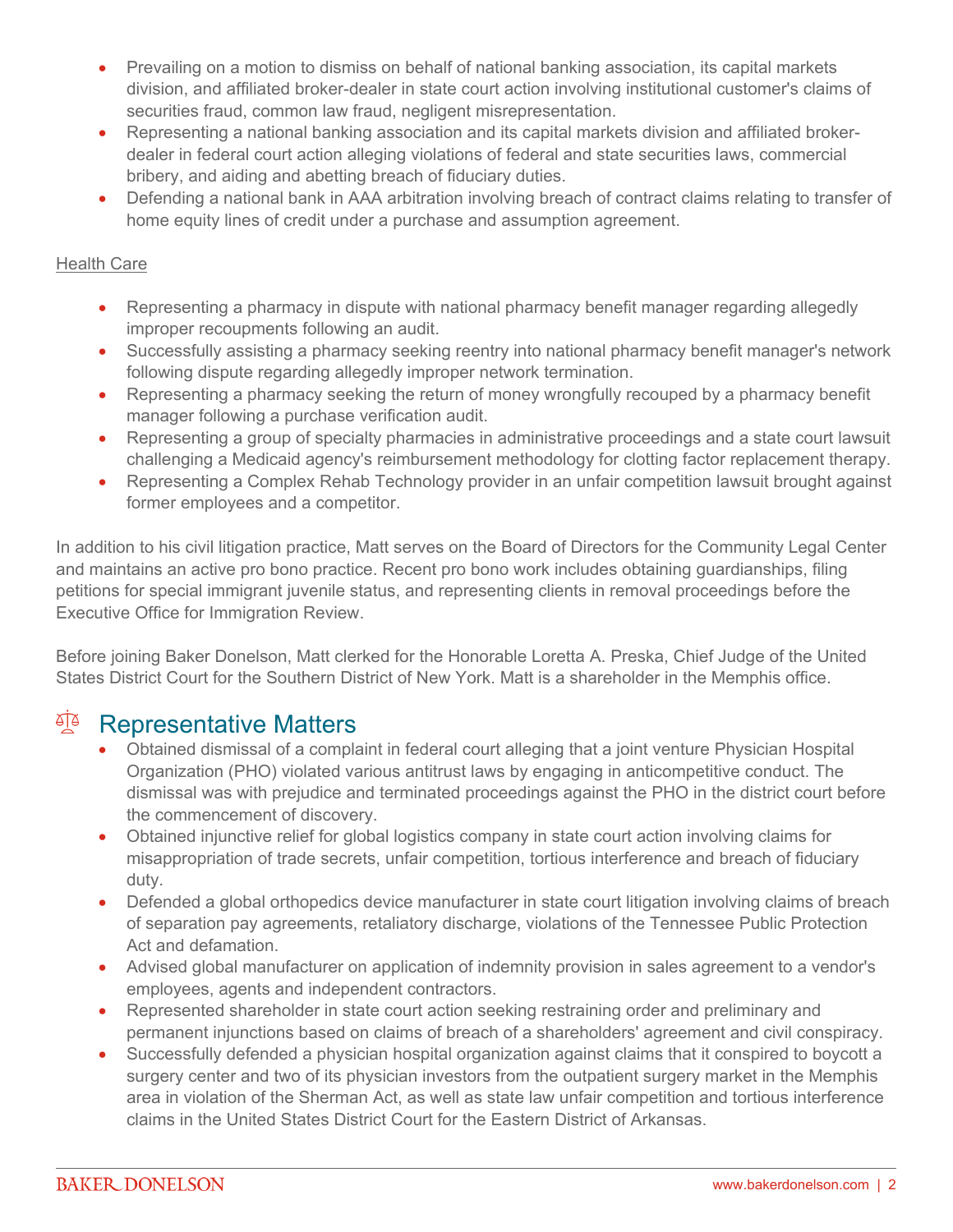Defended a complex breach of contract complaint filed against an individual related to an employment agreement that included non-competition, non-solicitation, and confidentiality provisions. Reached a favorable settlement for the client.

## $\mathbb{X}$  Professional Honors & Activities

- Listed in *The Best Lawyers in America®* in the area of Commercial Litigation (2020 2022)
- Named a Mid-South Rising Star by *Mid-South Super Lawyers* (2014 2021)
- Member American Bar Association (Young Lawyers Division)
- Contributing Editor ABA Section of Litigation's Litigation News
- Member Tennessee Bar Association
	- Member Tennessee Bar Association Limited Partnership Act Drafting Committee
- Member Memphis Bar Association
- Member Federal Bar Association, Memphis Mid-South Chapter
- Named an Attorney for Justice by the Tennessee Supreme Court (2018)
- Member Leo Bearman, Sr. American Inn of Court (2013 2015)
- Member GiVE 365, Community Foundation of Greater Memphis
- Vice President Board of Directors, Community Legal Center
- Chair Pro Bono Committee, Memphis Office
- Recipient Memphis Bar Association, Access to Justice Champion of Justice Award (2017, 2021)
- Recipient Memphis office Pro Bono Award (2016)
- Recipient Memphis office Clients First Award (2014)
- Recipient Memphis Associate of the Year (2013)
- Co-Chair St. John's Public Interest Law Committee (2009)
- Dean Mary C. Daly Memorial Prize (2009)
- Ned D. Frank Award (2009)
- International Academy of Trial Lawyers Award (2009)

### $\perp$  Publications

- "Tennessee Banks Face Uptick in Fee Class Actions," *TNBankers.org* (May/June 2021)
- "The Supreme Court Answers a Call for Clarity Under the TCPA" (December 2020)
- "Businesses Face Coming Tidal Wave of COVID-19 Litigation," *Daily Business Review* (April 30, 2020)
- "Tidal Wave of COVID-19 Lawsuits on the Way" (April 21, 2020)
- "Using Experts to Prove Damages," *Trial Evidence*, ABA Section of Litigation Newsletter (Winter 2020)
- "Trends in Overdraft Fee and NSF Litigation" (August 2019)
- "Tennessee Supreme Court Accepts Certification of Non-Economic Damages Cap Question" (June 2019)
- "Data Privacy Class Actions," *Tennessee Bankers Magazine* (March/April 2019)
- "Access to Counsel in Immigration Proceedings," *Litigation News*, ABA Section of Litigation newsletter (February 2019)
- "U.S. Court of Appeals Declares Tennessee Punitive Damages Cap Unconstitutional | Part 2: Breaking Down the Issues" (January 2019)
- "U.S. Court of Appeals Declares Tennessee Punitive Damages Cap Unconstitutional | Part 1: The *Lindenberg* Decision" (January 2019)
- "ABA Working Group Tackles Mental Health and Substance Use Crisis," *Litigation News*, ABA Section of Litigation newsletter (December 2018)
- "Failure to File Surreply Leads to Waiver on Appeal," *Litigation News*, ABA Section of Litigation newsletter (August 2018)